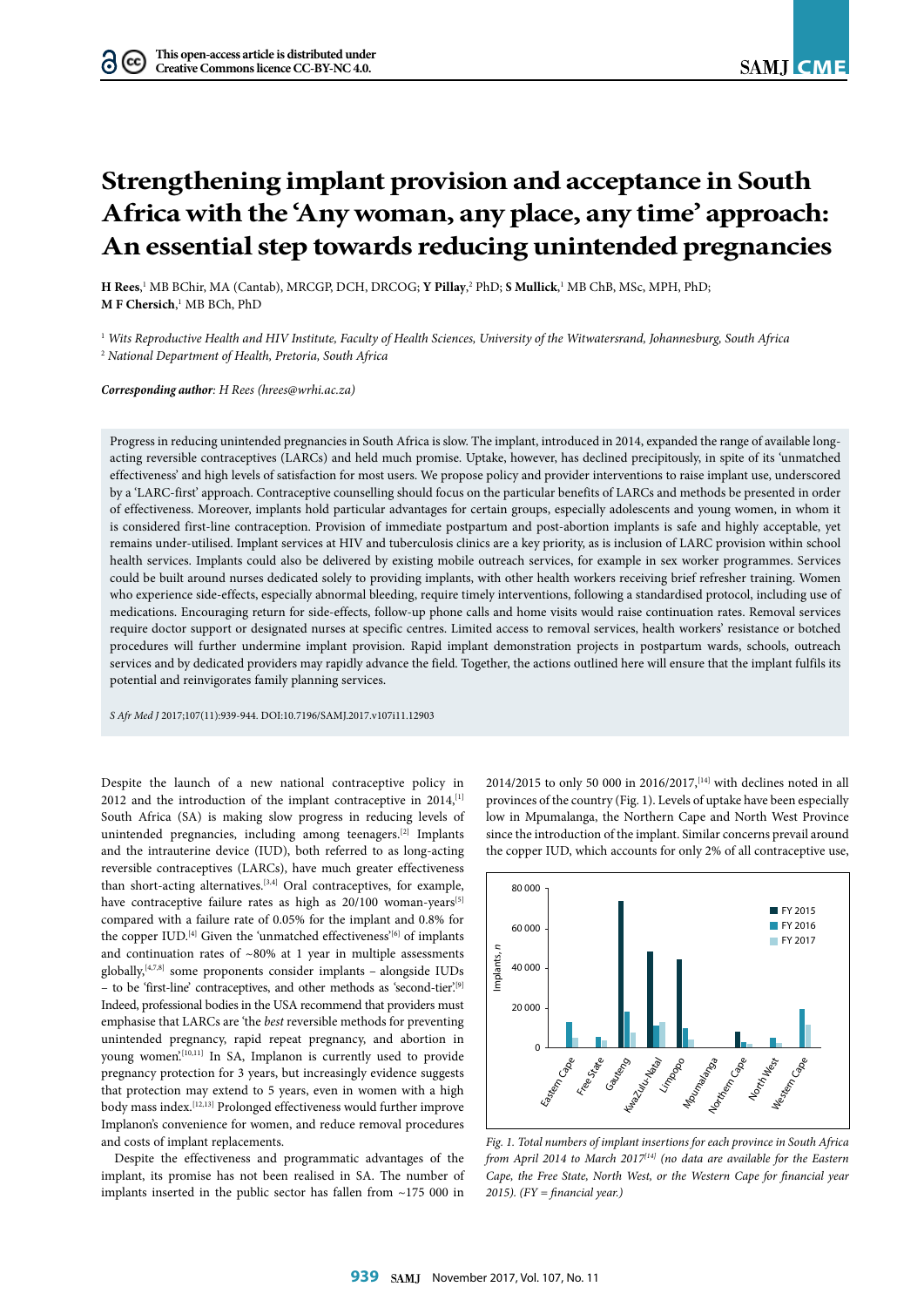| Table 1. 'Any woman, any place, any time' approach: Addressing the patient, system and provider barriers to implant initiation and |  |
|------------------------------------------------------------------------------------------------------------------------------------|--|
| continuation                                                                                                                       |  |

| <b>Target population groups</b>                                                                | Settings for implant provision                   | <b>Health workers</b>          |  |
|------------------------------------------------------------------------------------------------|--------------------------------------------------|--------------------------------|--|
| Women attending family planning clinic, including first-                                       | Family planning clinics and primary healthcare   | Primary care nurses, dedicated |  |
| time users, women unsure about method, and women                                               | clinics                                          | LARC providers, and            |  |
| seeking renewal of short-acting method                                                         |                                                  | doctors (removals)             |  |
| Adolescents and young women                                                                    | Schools, youth-friendly services, campus clinics | School health nurses.          |  |
|                                                                                                | and technical colleges                           | dedicated LARC providers       |  |
| Postpartum women                                                                               | Labour wards (demand generated in ante-          | Midwives (labour wards and     |  |
|                                                                                                | natal clinics)                                   | antenatal clinics)             |  |
| Post-abortion women                                                                            | Termination-of-pregnancy wards                   | <b>Nurses</b>                  |  |
| Special target populations, such as HIV-infected women,                                        | Mobile outreaches                                | Dedicated LARC providers,      |  |
| TB patients, sex workers                                                                       | HIV and TB clinics                               | CHWs, and HIV lay              |  |
|                                                                                                |                                                  | counsellors                    |  |
| Communities                                                                                    | Community settings, households                   | CHWs, and HIV lay              |  |
|                                                                                                |                                                  | counsellors                    |  |
| $LARC = long-acting reversible contractive; CHW = community health worker; TB = tuberculosis.$ |                                                  |                                |  |

mainly because of limited nurse training in insertion and suboptimal access in family planning clinics.[15] In addition, the longstanding question of whether depot medroxyprogesterone acetate (DMPA) increases women's risk for HIV acquisition will soon be answered by the Evidence for Contraceptive Options and HIV Outcomes (ECHO) study.<sup>[16]</sup> If a significant association is demonstrated, there may be a compelling reason to restrict the provision of injectables for women at high risk of HIV infection.

Against this background, SA needs to redouble its efforts to improve contraceptive access for all women, especially to LARCs. This commentary therefore proposes a new approach for SA, described by Hathaway *et al.*, [17] centring on the concept of 'Any woman, any place, any time', which holds that women should have access to LARCs in a range of complementary settings. We outline the policy, systems and provider interventions required to support this approach (Table 1).<sup>[18]</sup>

### **Building the workforce for implant provision**

**A range of health worker cadres are required, including staff dedicated solely to LARC provision.** In Zambia, retired midwives were placed at high-volume, public-sector facilities solely to provide LARCs. Only 18 of these facilities were able to insert >22 000 implants in 14 months, which is nearly half of the number inserted in all of SA in 2016/2017.<sup>[19]</sup> As dedicated providers have the necessary time and skills – and a mandate – they were able to generate demand, provide quality services and guide the work of other family planning staff.[19] Dedicated providers cannot function in isolation and require tightly ring-fenced time, sufficient clients, supplies and supervision to allow them to maintain competency, confidence and productivity.[20] In many parts of sub-Saharan Africa, dedicated providers also deliver implant services through mobile outreaches, which can rapidly increase implant uptake.<sup>[8,21]</sup> Existing outreach services in SA, for example to schools and among groups such as female sex workers,<sup>[22]</sup> provide a solid platform for such services. Projects piloting provision of implants in outreach services and through dedicated providers are needed.

While implant provision is built around nurses, doctors need to play a larger role, especially regarding removal procedures. Furthermore, in several settings in Africa and Asia, LARC services rely heavily on community health workers (CHWs).<sup>[23-25]</sup> They lead community-based distribution of the implant, visit users' homes

and provide support for women experiencing side-effects. A study in rural Northern Nigeria, where CHWs were tasked with inserting implants, showed the importance of frequent supervisory visits for CHWs.[24] In the absence of such support, CHWs reverted to dispensing shorter-acting methods.[26] CHWs in SA, especially at 'primary healthcare re-engineering' sites,<sup>[27]</sup> and HIV lay counsellors – already adept at 'task shifting' – could play an important role in implant services through demand creation, conducting pre-insertion counselling around LARCs and providing follow-up support.

**Brief, carefully designed training can raise uptake and continuation of the implant.** A cluster-randomised trial involving 40 clinics in the USA demonstrated the effectiveness of a half-day training intervention of healthcare workers. Following the training, twice as many women chose a LARC method and subsequent rates of unintended pregnancy were cut by 50% compared with controls.[28] Training in this and other instances have included orientation to tools such as procedural checklists, contraceptive effectiveness charts, clinical case discussions, practical training with anatomical models and audiovisual materials.<sup>[29]</sup> To be effective, however, training does need to be carefully planned and accompanied by other interventions to strengthen service delivery. In a study in Bangladesh, for example, training was largely ineffective, as health system weaknesses constrained the potential for service improvements.[30] SA data also indicate that training that is too short and does not include management of side-effects and removals, may be inadequate to support implant provision.<sup>[31,32]</sup>

# **Pre-insertion counselling and ongoing support**

**Adopt a 'LARC first' structured approach to contraceptive counselling.** The content of contraceptive counselling heavily influences method selection, especially among younger women.[33-35] While it is important to avoid coercion and ensure patient-centred, shared decision-making, we contend that it is time for a more directive approach, one in which women are explicitly informed that LARCs constitute first-line contraception. In this approach, counselling is standardised and methods are presented in order from most to least effective.<sup>[36]</sup> Currently, it appears that during family planning counselling in SA, little attention is given to the relative effectiveness of different contraceptives, even though these can vary by as much as 100-fold.[4,32] Existing social media platforms, especially MomConnect and NurseConnect, have a key role to play in propagating messaging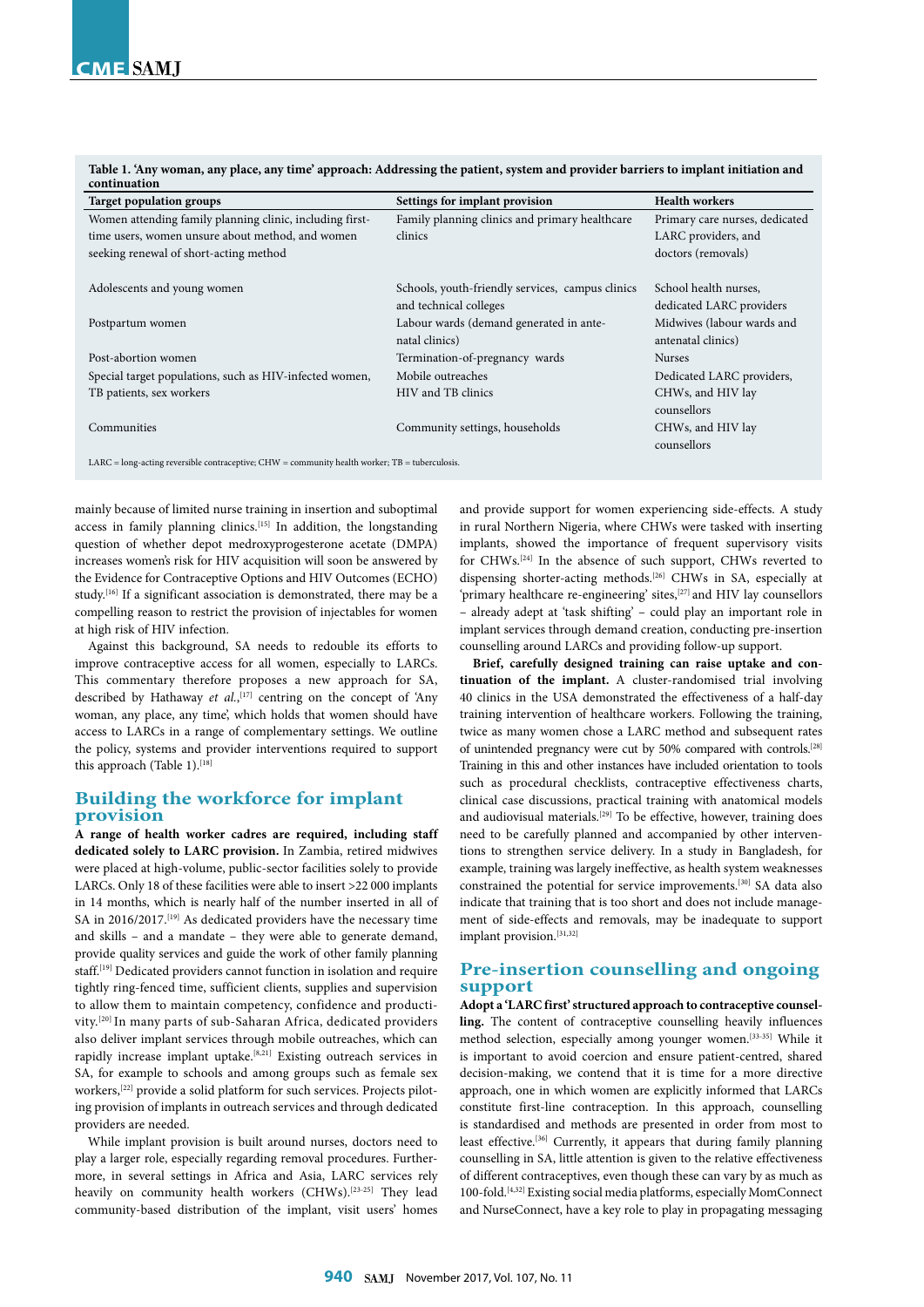around 'LARCs first' and generating demand for these methods. Strategies targeting men are also required.

**'Anticipatory guidance' before implant insertion can prepare women for sideeffects.[18]** The key topic to discuss before implant insertion is potential bleeding changes and the acceptability to the client within her sociocultural and relationship context. This is important, as changes in uterine bleeding patterns, while generally not harmful, are to be expected with implant use. Even though rates vary across studies, generally, of 100 women who use Implanon, ~30 will have no bleeding at all or no change to their normal bleeding patterns, 30 will have lighter, less frequent bleeding than usual, 15 - 20 will report prolonged, heavy nuisance bleeding, and 5 - 15 will experience intolerable bleeding resulting in implant removal (Fig. 2).[37-39] Jadelle and a similar device, the Sino-implant, have fewer bleeding side-effects than Implanon.[13,37,40,41] Continuation rates were also better with Jadelle than Implanon in several studies,[37,41] but not in a multi-country randomised trial.<sup>[40]</sup>

Women should be given written information, providing further explanation of changes in bleeding patterns that could be anticipated and the possibilities of treatment for these.[42] While anticipatory guidance is likely to be useful, it is clearly difficult to fully prepare women for the reality of heavy or prolonged bleeding. Such bleeding patterns have substantial deleterious effects on a woman's comfort, on costs of sanitary protection and on sexual relations. In a study of SA women, considerably more married or cohabiting women removed the implant owing to bleeding side-effects than those who were single or in casual<br>than those who were single or in casual<br>he conscielly witted to the latter graphs  $\frac{[32] \text{ It}}{[12]}$ relationships, suggesting that implants may be especially suited to the latter groups.[32] It is important, however, to consider the effects of the implant on overall sexual health, as nt<br>.<br>.

most women do not experience increased bleeding and the certainty of highly effective contraception may, in fact, increase sexual pleasure. A study in the USA showed that 35% of implant users reported an improved sex life, 48% reported no change and 17% reported a worsened sex life.<sup>[4,3]</sup>

**Actively follow-up implant users and strongly encourage them to return to the clinic for advice, reassurance, treatment of side-effects or implant removal, if desired.** Women seldom return to the clinic to discuss problems encountered with the implant; instead, they rely on friends, the internet and social media to help them to decide whether to remove the implant.<sup>[44]</sup> Social media contain many useful, accurate resources, presenting the implant from a patient's perspective, although admittedly alongside much misinformation.[45] In a trial in India, actively following up implant users through phone calls or home visits was able to raise continuation rates.[46] Calls, lasting 4 minutes on average, might be feasible in SA, given that women's contact details are routinely collected at each clinic visit, although these details are often incomplete and subject to frequent changes.<sup>[47]</sup> Other studies examining active follow up had less promising findings, even though these were mostly in high-income countries and had weaker study designs.<sup>[48-50]</sup>

**Intervene as soon as possible when**  bleeding is presented as a problem. Often, when women do return to the clinic for advice about side-effects, they are simply told to 'persevere' or 'wait and see';<sup>[44,51]</sup> yet, these encounters are critical, as they may be *the* final chance for supporting continuation of the method. The large majority of patients who present with problems subsequently remove the device. Supportive interventions<br>at such visits appear to be especially effective<br>at such visits appear to be especially at such visits appear to be especially effective at raising continuation among adolescents and young women.<sup>[52]</sup> Health workers require a protocol for managing abnormal



*Fig. 2. Approximate continuation rates and likelihood of bleeding and headache side-effects. Rates of side-effects and of continuation vary between studies; the figures provided are indicative.*

bleeding, which encompasses the routine use of appropriate medications, including long-term therapies. Medications can include non-steroidal anti-inflammatory drugs, such as ibuprofen and mefenamic acid, and hormonal drugs, such as combined oral contraceptives or ethinyl oestradiol.<sup>[53]</sup> Although health workers in SA commonly prescribe treatment for bleeding and headaches related to the implant, medication regimens vary considerably and a standardised approach is needed.<sup>[31,32]</sup>

**Health workers' resistance to removals, or other failures in accessing removal services, will rapidly tarnish the implant's image and potentially undermine the entire family planning programme.** Service delivery capacity for removals is a problem in many places[54] and women often resort to private sector providers.<sup>[32]</sup> Opportunities for nurses to become skilled in implant removals were limited in the early years after implant introduction when demand for removals was low. In SA, this resulted in a number of botched removals or repeated unsuccessful attempts at removal, fuelling negative media and community coverage for the implant.<sup>[55]</sup> Selected family planning nurses and doctors must be trained to perform removals and be counselled that they only encounter women with side-effects, which may give them a falsely negative impression of the method. The majority of women find the method highly satisfactory and therefore don't interface with the system until time of removal. In cases of difficult removals, either anticipated or after a single failed attempt at removal, nurses must immediately refer for expert support, rather than persisting in their efforts.

# **Targeting of population groups**

Although suitable for 'any woman', the implant has been most successfully targeted at specific populations, most especially youth, first-time contraceptive users, and postpartum and post-abortion women. Making implants and other LARCS accessible for these groups must be considered a *major* priority for family planning in SA, signalling a step change for the national programme. Conducting a few rapid demonstration projects may provide the impetus needed for widespread implementation.

LARCs should be first-line contra**ceptive options for adolescents and young women.** Counselling focused on the particular efficacy and benefits of LARCs is able to lower the rates of pregnancy and abortion in adolescents and young women.<sup>[56]</sup> In one large study, two-thirds of youth were still using a LARC after 2 years, compared with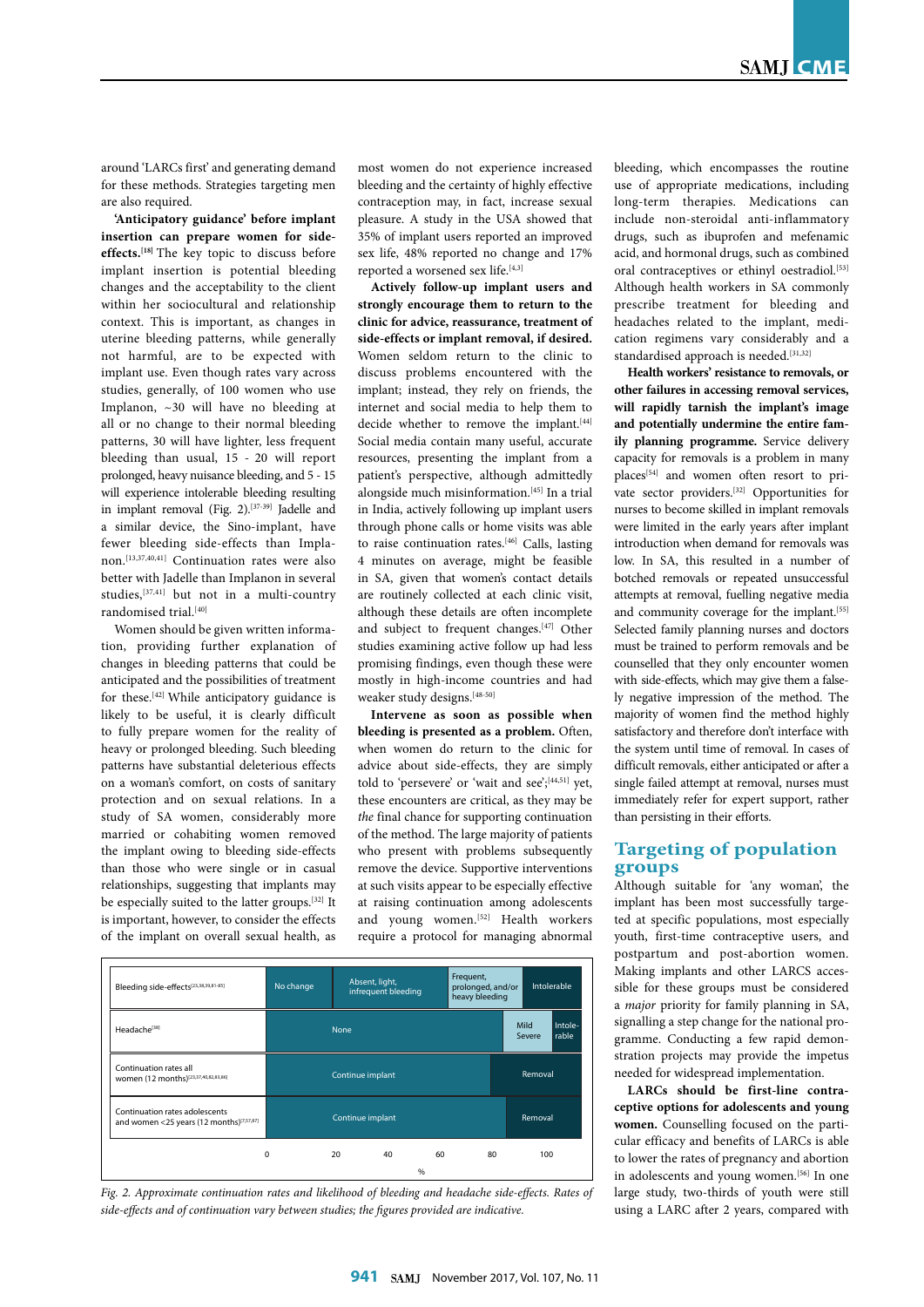only one-third of those who had selected a non-LARC method. In most studies, rates of implant continuation in young women were higher than in older women (Fig. 2).<sup>[7,57]</sup>

In Kenya, when implants were made available to young women seeking family planning, a quarter selected the method.<sup>[58]</sup> In SA, such advances may be hampered by healthcare providers' opinions, which are often divergent from laws governing contraceptive access among adolescents.[59] Value judgements about sexual activity among youth may even lead to girls being denied contraceptives. The ongoing refusal to provide contraceptives in schools in the face of rising pregnancy rates among learners, can no longer be justified from a public health and gender equity perspective, and is at odds with World Health Organization guidance on safeguarding human rights in the provision of contraceptive services for young women.<sup>[60]</sup> A national policy recommending LARCs as first-line contraception and in-school provision of these services, either through provision by visiting nurses or mobile clinics, would go a long way to overcoming these access barriers.

**Postpartum and post-abortion family planning services represent a critical pregnancy prevention tool that remains surprisingly under-utilised.** Short inter-pregnancy intervals are associated with negative maternal and infant health outcomes, and an interval of at least 2 years between pregnancies is recommended.<sup>[61]</sup> More than 10 trials, including one in sub-Saharan Africa,<sup>[62]</sup> have examined the safety, uptake and continuation rates of implant provision in the immediate postpartum period.<sup>[63]</sup> Implants inserted within 48 hours postpartum appear not to affect lactation, growth, and neonatal and infant development.<sup>[64-66]</sup> In a trial in the USA,<sup>[66]</sup> as many as 90% of adolescents took up the offer of an implant after delivery, and uptake rates were also high in Uganda<sup>[62]</sup> and Kenya.<sup>[67]</sup>

For postpartum LARC services to be successful, however, robust linkages are required between providers working in family planning, antenatal and labour wards. Counselling about postpartum LARC placement needs to begin during antenatal care. Attention is required to ensure that linkages between family planning providers and labour wards are robust enough to avoid undue delays in implant insertion, noting that many women are discharged within 24 hours of childbirth. If services are not streamlined, women may be instructed to return for implant insertion at their 6-week postpartum visit, which for many may mean that insertion will not occur.<sup>[63]</sup>

Most patients who have had an abortion wish to avoid a subsequent pregnancy and strongly desire a post-abortion contraceptive method.<sup>[68]</sup> LARC use among these women appears more effective than short-acting contraception in reducing repeat pregnancies and abortions.<sup>[69,70]</sup> In a multi-country trial, insertion of the implant immediately post abortion led to higher LARC use and reduced repeat pregnancies compared with insertion at a planned follow-up visit.[71] Also, in a study in Ethiopia, implant insertion immediately post abortion resulted in >80% of women leaving the facility with a contraceptive method compared with 58% before the services began.<sup>[72]</sup> LARC use rose from 2% to 55%.

**Provision of the implant at HIV and tuberculosis clinics, including for women taking efavirenz, is a key priority.** Current approaches to family planning service provision in HIV treatment programmes have had limited success in reducing unintended pregnancies among HIV-infected women. Women receiving antiretroviral treatment have frequent contact with health services, providing several opportunities for contraceptive provision. Reducing unintended pregnancies in these women would offer them considerable benefits, but also assist in reducing the number of HIV-infected children. In one study, however, in rural Mpumalanga, only a quarter of HIVinfected women had discussed family planning with their providers.[73]

There are substantial drug interactions between efavirenz and Implanon, considerably reducing drug levels of etonogestrel, the active drug in Implanon.[74-76] Interactions between efavirenz and Jadelle appear even more pronounced than with Implanon.<sup>[77,78]</sup> Women using an implant, who are also taking efavirenz, have higher pregnancy rates than those taking other antiretrovirals. The higher adherence to the implant, however, when compared with shortacting methods including injectable progestins,[79,80] means that despite this drug interaction, the implant remains highly effective in these women – more so than short-acting alternatives. *Available data therefore do not support limiting access to the implant in women taking efavirenz.*[75] Moreover, the use of efavirenz is likely to be phased out over time, alleviating many of these concerns.

#### **Conclusions**

The long-standing approach of prioritising contraceptive provision through family planning clinics may well account for the slow progress made in reducing unintended pregnancies in SA, including among adolescent girls. Making LARCs available in postpartum and postabortion wards, schools, and HIV and tuberculosis clinics, may help make considerable headway. At each contact with the health system, women of reproductive age should be asked about their fertility intentions and linked with LARC and other contraceptive services, as required. LARCs should be considered as first-line contraception for adolescents, young women and first-time contraceptive users; these groups should be actively targeted in schools and other services. The method may also be especially suitable for women in casual relationships or those who are single. Also, we recommend that demonstration projects be established, where nurses are recruited to work solely to provide LARCs and support implant provision more generally, especially in clinical outreach services. With additional training, existing lay healthcare workers could serve as advocates for LARCs and support their ongoing use once selected. Given the varying side-effects profile of implant devices, alternatives to Implanon might be considered, such as the Sino-implant.

The clinical management of implant users needs to be improved and women should be actively followed up and encouraged to return, should bleeding patterns or other side-effects become a problem. When a woman does seek advice, the opportunity must be capitalised upon to allow early medical management and/or implant removal, hence ensuring her ongoing confidence in services and in the use of the implant. Women who have difficulties accessing removal services or encounter health worker resistance to removal may understandably become resentful, stoking rumours and distrust in the method and in family planning services more generally.<sup>[54]</sup> Responsive, quality removal services are required, performed by the appropriate level of health worker, with supportive expert referral when required. Even though the contraceptive efficacy of the implant is reduced in women taking efavirenz, the implant may still be more effective than alternative methods, and access to implants should not be restricted for women taking efavirenz, provided adequate counselling is offered. Together, the set of concerted actions outlined in this article could ensure that the implant fulfils its potential contribution to reducing unintended pregnancies in SA.

**Acknowledgements.** Candy Day, Health Systems Trust, for providing updated District Health Information System (DHIS) data.

**Author contributions.** HR and MFC wrote the initial draft. YP and SM provided critical inputs on subsequent iterations. All authors cleared the final article for submission.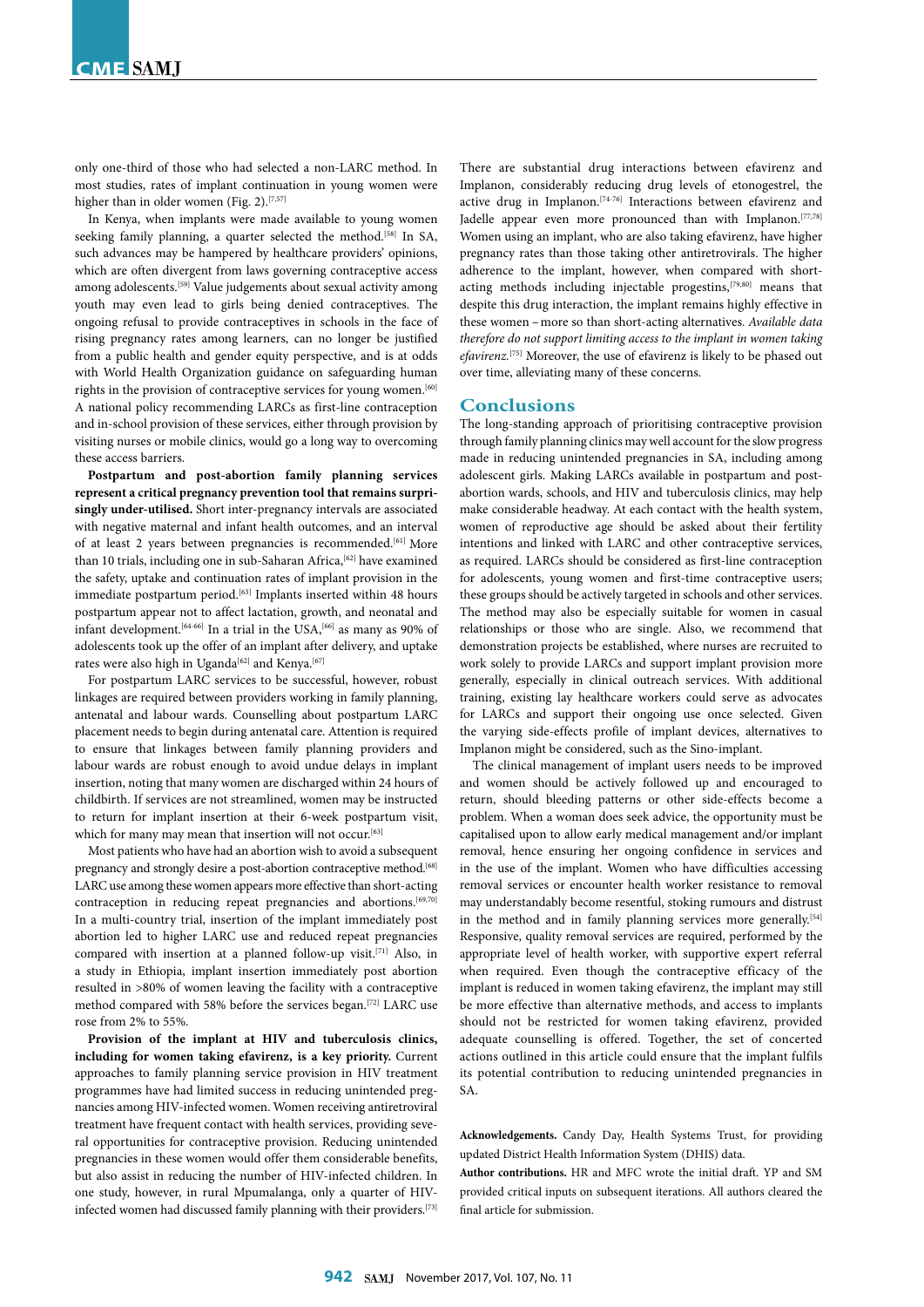#### **Funding.** None.

#### **Conflicts of interest.** None.

- 1. National Department of Health. National Contraception and Fertility Planning Policy and Service Delivery Guidelines: A Companion to the National Contraception Clinical Guidelines. Pretoria: NDoH, 2012.
- 2. National Department of Health (NDoH), Statistics South Africa (Stats SA), South African Medical Research Council (SAMRC), and Inner City Fund (ICF). South Africa Demographic and Health Survey 2016: Key Indicators. 2017. [http://www.statssa.gov.za/publications/Report%2003-00-09/Report%2003-](http://www.statssa.gov.za/publications/Report%2003-00-09/Report%2003-00-092016.pdf) [00-092016.pdf](http://www.statssa.gov.za/publications/Report%2003-00-09/Report%2003-00-092016.pdf) (accessed 3 September 2017).
- 3. Winner B, Peipert JF, Zhao Q, et al. Effectiveness of long-acting reversible contraception. N Engl J Med 2012;366(21):1998-2007. https://doi.org/10.1056/NEJMoa11108
- 4. Trussell J. Contraceptive efficacy. In: Hatcher RATJ, Nelson AL, Cates W, Kowal D, Policar M, eds. Contraceptive Technology. 20th rev. ed. New York: Ardent Media, 2011. 5. Moodley J, Naidoo S, Wand H, Ramjee G. Contraception use and impact on pregnancy prevention
- en participating in an HIV prevention trial in South Africa. J Fam Plann Reprod Health Care 2016;42(1):5-11. <https://doi.org/10.1136/jfprhc-2014-101100>
- 6. Jacobstein R, Stanley H. Contraceptive implants: Providing better choice to meet growing family planning demand. Glob Health Sci Pract 2013;1(1):11-17. https://doi.org/10.9745/GHSP-<br>D-12-00003
- [D-12-00003](https://doi.org/10.9745/GHSP-D--12-00003 ) 7. Chiles DP, Roberts TA, Klein DA. Initiation and continuation of long-acting reversible contraception in the United States military healthcare system. Am J Obstet Gynecol 2016;215(3):e321-e329. [https://](https://doi.org/10.1016/j.ajog.2016.03.027 ) [doi.org/10.1016/j.ajog.2016.03.027](https://doi.org/10.1016/j.ajog.2016.03.027 )
- 8. Duvall S, Thurston S, Weinberger M, Nuccio O, Fuchs-Montgomery N. Scaling up delivery of contraceptive implants in sub-Saharan Africa: Operational experiences of Marie Stopes International. Glob Health Sci Pract 2014;2(1):72-92. [https://doi.org/10.9745/GHSP-D-13-00116](https://doi.org/10.9745/GHSP-D-13-00116 ) 9. O'Neil-Callahan M, Peipert JF, Zhao Q, Madden T, Secura G. Twenty-four-month continuation of reversible
- contraception. Obstet Gynecol 2013;122(5):1083-1091. https://doi.org/10.1097/AOG.0b013e3182a91f45 10. American College of Obstetricians and Gynecologists. ACOG Committee opinion no. 539. Adolescents
- and long-acting reversible contraception: Implants and intrauterine devices. 2012. [www.acog.org/](www.acog.org/Resources_And_Publications/Committee_Opinions/Committee_on_Adolescent_Health_Care/Adolescents_and_Long-Acting_Reversible_Contraception) [Resources\\_And\\_Publications/Committee\\_Opinions/Committee\\_on\\_Adolescent\\_Health\\_Care/](www.acog.org/Resources_And_Publications/Committee_Opinions/Committee_on_Adolescent_Health_Care/Adolescents_and_Long-Acting_Reversible_Contraception) [Adolescents\\_and\\_Long-Acting\\_Reversible\\_Contraception](www.acog.org/Resources_And_Publications/Committee_Opinions/Committee_on_Adolescent_Health_Care/Adolescents_and_Long-Acting_Reversible_Contraception) (accessed 3 October 2017). 11. Committee on Adolescence. Contraception for adolescents. Pediatrics 2014;134(4):e1244-e1256. [https://](https://doi.org/10.1542/peds.2014-2299 )
- [doi.org/10.1542/peds.2014-2299](https://doi.org/10.1542/peds.2014-2299 ) 12. McNicholas C, Maddipati R, Zhao Q, Swor E, Peipert JF. Use of the etonogestrel implant and
- levonorgestrel intrauterine device beyond the US Food and Drug Administration-approved duration. Obstet Gynecol 2015;125(3):599-604. https://doi.org/10.1097/aog.0000000000000690
- 13. Ali M, Akin A, Bahamondes L, et al. Extended use up to 5 years of the etonogestrel-releasing subdermal contraceptive implant: Comparison to levonorgestrel-releasing subdermal implant. Hum Reprod<br>2016;31(11):2491-2498.https://doi.org/10.1093/humrep/dew222<br>14. Massyn N, Peer N, Padarath A, Day C, eds. District Health Baromete
- Trust, 2017.
- 15. Lince-Deroche N, Pleaner M, Morroni C, et al. Achieving universal access to sexual and reproductive health services: The potential and pitfalls for contraceptive services in South Africa. South African Health Review 2016;2016(1):95-108.
- 16. ECHO Consortium. Evidence for Contraceptive Options and HIV Outcomes (ECHO) study. 2017. <http://echo-consortium.com/> (accessed 4 September 2017).
- 17. Hathaway M, Torres L, Vollett-Krech J, Wohltjen H. Increasing LARC utilization: Any woman, any place, any time. Clin Obstet Gynecol 2014;57(4):718-730. https://doi.org/10.1097/grf.0000000000000071
- 18. Jacobstein R, Stanley H. Contraceptive implants: Providing better choice to meet growing family planning demand. Glob Health Sci Pract 2013;1(1):11-17. <https://doi.org/10.9745/GHSP-D-12-00003> 19. Neukom J, Chilambwe J, Mkandawire J, Mbewe RK, Hubacher D. Dedicated providers of long-acting
- reversible contraception: New approach in Zambia. Contraception 2011;83(5):447-452. [https://doi.](https://doi.org/10.1016/j.contraception.2010.08.021 ) [org/10.1016/j.contraception.2010.08.021](https://doi.org/10.1016/j.contraception.2010.08.021 )
- 20. Schaefer L. Task sharing implant insertion by community health workers: Not just can it work, but how the how that it work with the state of the matter of the state of the state of the state of the state of the state o might it work practically and with impact in the real world. Glob Health Sci Pract 2015;3(3):327-329. [https://doi.org/10.9745/ghsp-d-15-00230](https://doi.org/10.9745/ghsp-d-15-00230 )
- 21. Duvall S, Thurston S, Weinberger M, Nuccio O, Fuchs-Montgomery N. Scaling up delivery of contraceptive implants in sub-Saharan Africa: Operational experiences of Marie Stopes International. Glob Health Sci Pract 2014;2(1):72-92. [https://doi.org/10.9745/GHSP-D-13-00116](https://doi.org/10.9745/GHSP-D-13-00116 )
- 22. Slabbert M, Venter F, Gay C, et al. Sexual and reproductive health outcomes among female sex v Johannesburg and Pretoria, South Africa: Recommendations for public health programmes. BMC Publ Health 2017;17(Suppl 3):442. [https://doi.org/10.1186/s12889-017-4346-0](https://doi.org/10.1186/s12889-017-4346-0 )
- 23. Gupta S, Mola G, Ramsay P, et al. Twelve month follow-up of a contraceptive implant outreach service in rural Papua New Guinea. Aust N Z J Obstet Gynaecol 2017;57(2):213-218. [https://doi.org/10.1111/](https://doi.org/10.1111/ajo.12596 ) [ajo.12596](https://doi.org/10.1111/ajo.12596 )
- 24. Charyeva Z, Oguntunde O, Orobaton N, et al. Task shifting provision of contraceptive i community health extension workers: Results of operations research in Northern Nigeria. Glob Health Sci Pract 2015;3(3):382-394. [https://doi.org/10.9745/ghsp-d-15-00129](https://doi.org/10.9745/ghsp-d-15-00129 )
- 25. Asnake M, Henry EG, Tilahun Y, Oliveras E. Addressing unmet need for long-acting family planning in Ethiopia: Uptake of single-rod progestogen contraceptive implants (Implanon) and characteristics of
- users. Int J Gynaecol Obstet 2013;123(Suppl 1):e29-e32. https://doi.org/10.1016/j.ijgo.2013.07.003 26. Weaver EH, Frankenberg E, Fried BJ, et al. Effect of village midwife program on contraceptive prevalence and method choice in Indonesia. Stud Fam Plann 2013;44(4):389-409. [https://doi.org/10.1111/j.1728-](https://doi.org/10.1111/j.1728-4465.2013.00366.x ) [4465.2013.00366.x](https://doi.org/10.1111/j.1728-4465.2013.00366.x )
- 27. Austin-Evelyn K, Rabkin M, Macheka T, et al. Community health worker perspectives on a new primary health care initiative in the Eastern Cape of South Africa. PLoS ONE 2017;12(3):e0173863. [https://doi.](https://doi.org/10.1371/journal.pone.0173863 ) [org/10.1371/journal.pone.0173863](https://doi.org/10.1371/journal.pone.0173863 )
- 28. Harper CC, Rocca CH, Thompson KM, et al. Reductions in pregnancy rates in the USA with longacting reversible contraception: A cluster randomised trial. Lancet 2015;386(9993):562-568. [https://doi.](https://doi.org/10.1016/s0140-6736(14)62460-0 ) [org/10.1016/s0140-6736\(14\)62460-0](https://doi.org/10.1016/s0140-6736(14)62460-0 )
- 29. Gibbs SE, Rocca CH, Bednarek P, et al. Long-acting reversible contraception counseling and use for older adolescents and nulliparous women. J Adolesc Health 2016;59(6):703-709. [https://doi.org/10.1016/j.](https://doi.org/10.1016/j.jadohealth.2016.07.018 ) [jadohealth.2016.07.018](https://doi.org/10.1016/j.jadohealth.2016.07.018 )
- 30. Rahman M, Haider MM, Curtis SL, Lance PM. The Mayer Hashi large-scale program to increase use of long-acting reversible contraceptives and permanent methods in Bangladesh: Explaining the disappointing results. An outcome and process evaluation. Glob Health Sci Pract 2016;4(Suppl 2):S122-S139. [https://doi.](https://doi.org/10.9745/ghsp-d-15-00313 ) [org/10.9745/ghsp-d-15-00313](https://doi.org/10.9745/ghsp-d-15-00313 )
- 31. Adeagbo OA, Mullick S, Pillay D, et al. Uptake and early removals of Implanon NXT in South Africa: Perceptions and attitudes of healthcare workers. S Afr Med J 2017;107(10):822-826. [https://doi.org/10.7196/](https://doi.org/10.7196/SAMJ.2017.v107i10.12821 ) [SAMJ.2017.v107i10.12821](https://doi.org/10.7196/SAMJ.2017.v107i10.12821 )
- 32. Pillay D, Chersich MF, Morroni C, et al. User perspectives on Implanon NXT in South Africa: A survey of 12 public-sector facilities. S Afr Med J 2017;107(10):815-821. [https://doi.org/10.7196/SAMJ.2017.](https://doi.org/10.7196/SAMJ.2017.v107i10.12833 ) [v107i10.12833](https://doi.org/10.7196/SAMJ.2017.v107i10.12833 )
- 33. Riney S, O'Shea B, Forde A. Etonogestrel implant as a contraceptive choice; patient acceptability and adverse effect profile in a general practice setting. Ir Med J 2009;102(1):24-25.
- 34. Whitaker AK, Quinn MT, Munroe E, et al. A motivational interviewing-based counseling intervention to increase postabortion uptake of contraception: A pilot randomized controlled trial. Patient Educ Couns 2016;99(10):1663-1669. https://doi.org/10.1016/j.pec.2016.05.011
- 35. Minnis AM, Mavedzenge SN, Luecke E, Dehlendorf C. Provider counseling to young women seeking family planning services. Perspect Sex Reprod Health 2014;46(4):223-231. https://doi.org/10.1363/46e1414
- 36. Madden T, Mullersman JL, Omvig KJ, Secura GM, Peipert JF. Structured contraceptive counseling pro by the Contraceptive CHOICE Project. Contraception 2013;88(2):243-249. [https://doi.org/10.1016/j.](https://doi.org/10.1016/j.contraception.2012.07.015 ) [contraception.2012.07.015](https://doi.org/10.1016/j.contraception.2012.07.015 )
- 37. Short M, Dallay D, Omokanye S, Stauch K, Inki P. Acceptability of long-acting, progestin-only contraception in Europe: A two-year prospective, non-interventional study. Eur J Contracept Reprod Health Care 2014;19(1):29-38. https://doi.org/10.3109/13625187.2013.862230
- 38. Blumenthal PD, Gemzell-Danielsson K, Marintcheva-Petrova M. Tolerability and clinical safety of Implanon®. Eur J Contracept Reprod Health Care 2008;13(Suppl1):29-36. https://doi org[/10.1080/13625180801960012](https://doi.org/10.1080/13625180801960012)
- 39. Darney P, Patel A, Rosen K, Shapiro LS, Kaunitz AM. Safety and efficacy of a single-rod etonogestrel implant (Implanon): Results from 11 international clinical trials. Fertil Steril 2009;91(5):1646-1653. https://doi.org/10.1016/j.fertnstert.2008.02.140
- 10. Brache V, Meirik O, et al. A 3-year multicentre randomized controlled trial of etonogestreland levonorgestrel-releasing contraceptive implants, with non-randomized matched copper-intrauterine device controls. Hum Reprod 2015;30(11):2527-2538. https://doi.org/10.1093/humrep/dev221
- 41. Berenson AB, Tan A, Hirth JM. Complications and continuation rates associated with 2 types of long-acting contraception. Am J Obstet Gynecol 2015;212(6):e761-e768. https://doi.org/10.1016/j.ajog.2014.12.028
- 42. Modesto W, Bahamondes MV, Bahamondes L. A randomized clinical trial of the effect of intensive versus non-intensive counselling on discontinuation rates due to bleeding disturbances of three long-acting non-intensive counselling on discontinuation rates due to bleeding disturbances of three long-acting
- reversible contraceptives. Hum Reprod 2014;29(7):1393-1399. https://doi.org/10.1093/humrep/deu089 43. Higgins JA, Sanders JN, Palta M, Turok DK. Women's sexual function, satisfaction, and perceptions after starting long-acting reversible contraceptives. Obstet Gynecol 2016;128(5):1143-1151. [https://doi.](https://doi.org/10.1097/aog.0000000000001655 ) [org/10.1097/aog.0000000000001655](https://doi.org/10.1097/aog.0000000000001655 )
- 44. Lunde B, Littman L, Stimmel S, et al. 'Just wear dark underpants mainly': Learning from adolescents' and young adults' experiences with early discontinuation of the contraceptive implant. J Pediatr Adolesc
- Gynecol 2017;30(3):395-399. https://doi.org/10.1016/j.jpag.2016.12.006 45. Paul J, Boraas CM, Duvet M, Chang JC. YouTube and the single-rod contraceptive implant: A content analysis. J Fam Plann Reprod Health Care 2017;43(3):195-200. [https://doi.org/10.1136/](https://doi.org/10.1136/jfprhc-2016-101593 ) fprhc-2016-101593
- 46. Hameed W, Azmat SK, Ali M, et al. Comparing effectiveness of active and passive client follow-up approaches in sustaining the continued use of long acting reversible contraceptives (LARC) in rural Punjab: A multicentre, non-inferiority trial. PLoS ONE 2016;11(9):e0160683. [https://doi.org/10.1371/](https://doi.org/10.1371/journal.pone.0160683 ) ernal.pone.0160683
- 47. Pillay D, Morroni C, Pleaner M, et al. Gaps in monitoring systems for Implanon NXT services in South Africa: An assessment of 12 facilities in two districts. S Afr Med J 2017;107(10):827-831. [https://doi.](https://doi.org/10.7196/SAMJ.2017.v107i10.12822 ) [org/10.7196/SAMJ.2017.v107i10.12822](https://doi.org/10.7196/SAMJ.2017.v107i10.12822 )
- 48. Steenland MW, Zapata LB, Brahmi D, Marchbanks PA, Curtis KM. The effect of follow-up visits or contacts after contraceptive initiation on method continuation and correct use. Contraception 2013;87(5):625-630. https://doi.org/10.1016/j.contraception.2012.09.018
- 49. Neuteboom K, de Kroon CD, Dersjant-Roorda M, Jansen FW. Follow-up visits after IUD-insertion: Sense or nonsense? A technology assessment study to analyze the effectiveness of follow-up visits after IUD
- insertion. Contraception 2003;68(2):101-104. 50. Kirby D, Raine T, Thrush G, et al. Impact of an intervention to improve contraceptive use through followup phone calls to female adolescent clinic patients. Perspect Sex Reprod Health 2010;42(4):251-257. اء<br>s://doi.org/10.1363/4225110
- 51. Dickson J, Hoggart L, Newton VL. Unanticipated bleeding with the etonogestrel implant: Advice and therapeutic interventions. J Fam Plann Reprod Health Care 2014;40(3):158-160. [https://doi.org/10.1136/](https://doi.org/10.1136/jfprhc-2013-100817 )  $, 2013, 100817$
- 52. Ravi A, Prine L, deFiebre G, Rubin SE. Beyond the surface: Care seeking among patients initiating contraceptive implant in an urban federally qualified health center network. J Prim Care Commun Health 2017;8(1):20-257. https://doi.org/10.1177/2150131916666011
- 53. World Health Organization. Selected Practice Recommendations for Contraceptive Use. 3rd ed. Geneva: WHO, 2016.
- 54. Kalmuss D, Davidson AR, Cushman LF, Heartwell S, Rulin M. Determinants of early implant discontinuation among low-income women. Fam Plann Perspect 1996;28(6):256-260. https://doi.org/ [10.2307/2136054](https://doi.org/10.2307/2136054)
- 55. Skosana I. Birth control implant needs a shot in the arm. Mail and Guardian, 29 May 2015.
- 56. Secura GM, Madden T, McNicholas C, et al. Provision of no-cost, long-acting contraception and teenage pregnancy. N Engl J Med 2014;371(14):1316-1323. https://doi.org/10.1056/NEJMoa1400506
- 57. Diedrich JT, Klein DA, Peipert JF. Long-acting reversible contraception in adolescents: A systematic review and meta-analysis. Am J Obstet Gynecol 2017;216(4):e361-e364;e312. [https://doi.org/10.1016/j.](https://doi.org/10.1016/j.ajog.2016.12.024 )  $99.2016.12.024$
- 58. Hubacher D, Olawo A, Manduku C, Kiarie J. Factors associated with uptake of subdermal contraceptive implants in a young Kenyan population. Contraception 2011;84(4):413-417. https://doi.org/1  $ntraception.2011.02.007$
- 59. Holt K, Lince N, Hargey A, et al. Assessment of service availability and health care workers' opinion about young women's sexual and reproductive health in Soweto, South Africa. Afr J Reprod Health 2012;16(2):283-293.
- 60. Hoopes AJ, Chandra-Mouli V, Steyn P, Shilubane T, Pleaner M. An analysis of adolescent content in South Africa's contraception policy using a human rights framework. J Adolesc Health 2015;57(6):617- 623. https://doi.org/10.1016/j.jadohealth.2015.08.012
- 61. World Health Organization. Report of a WHO Technical Consultation on Birth Spacing. Geneva: WHO, 2005.
- 62. Averbach S, Kakaire O, Kayiga H, et al. Immediate versus delayed postpartum use of levonorgestrel contraceptive implants: A randomized controlled trial in Uganda. Am J Obstet Gynecol 2017 (in press). https://doi.org/10.1016/j.ajog.2017.06.005
- 63. Sothornwit J, Werawatakul Y, Kaewrudee S, Lumbiganon P, Laopaiboon M. Immediate versus delayed postpartum insertion of contraceptive implant for contraception. Cochrane Database Syst Rev 2017;(4):CD011913. https://doi.org/10.1002/14651858.CD011913.pub2
- 64. Braga GC, Ferriolli E, Quintana SM, et al. Immediate postpartum initiation of eton implant: A randomized controlled trial on breastfeeding impact. Contraception 2015;92(6):536-542. https://doi.org/10.1016/j.contraception.2015.07.009
- 65. Carmo L, Braga GC, Ferriani RA, Quintana SM, Vieira CS. Timing of etonogestrel-releasing implants and growth of breastfed infants: A randomized controlled trial. Obstet Gynecol 2017;130(1):100-107. [https://](https://doi.org/10.1097/aog.0000000000002092 ) [doi.org/10.1097/aog.0000000000002092](https://doi.org/10.1097/aog.0000000000002092 )
- 66. Bryant AG, Bauer AE, Stuart GS, et al. Etonogestrel-releasing contraceptive implant for postpartum adolescents: A randomized controlled trial. J Pediatr Adolesc Gynecol 2017;30(3):389-394. [https://doi.](https://doi.org/10.1016/j.jpag.2016.08.003 ) [org/10.1016/j.jpag.2016.08.003](https://doi.org/10.1016/j.jpag.2016.08.003 )